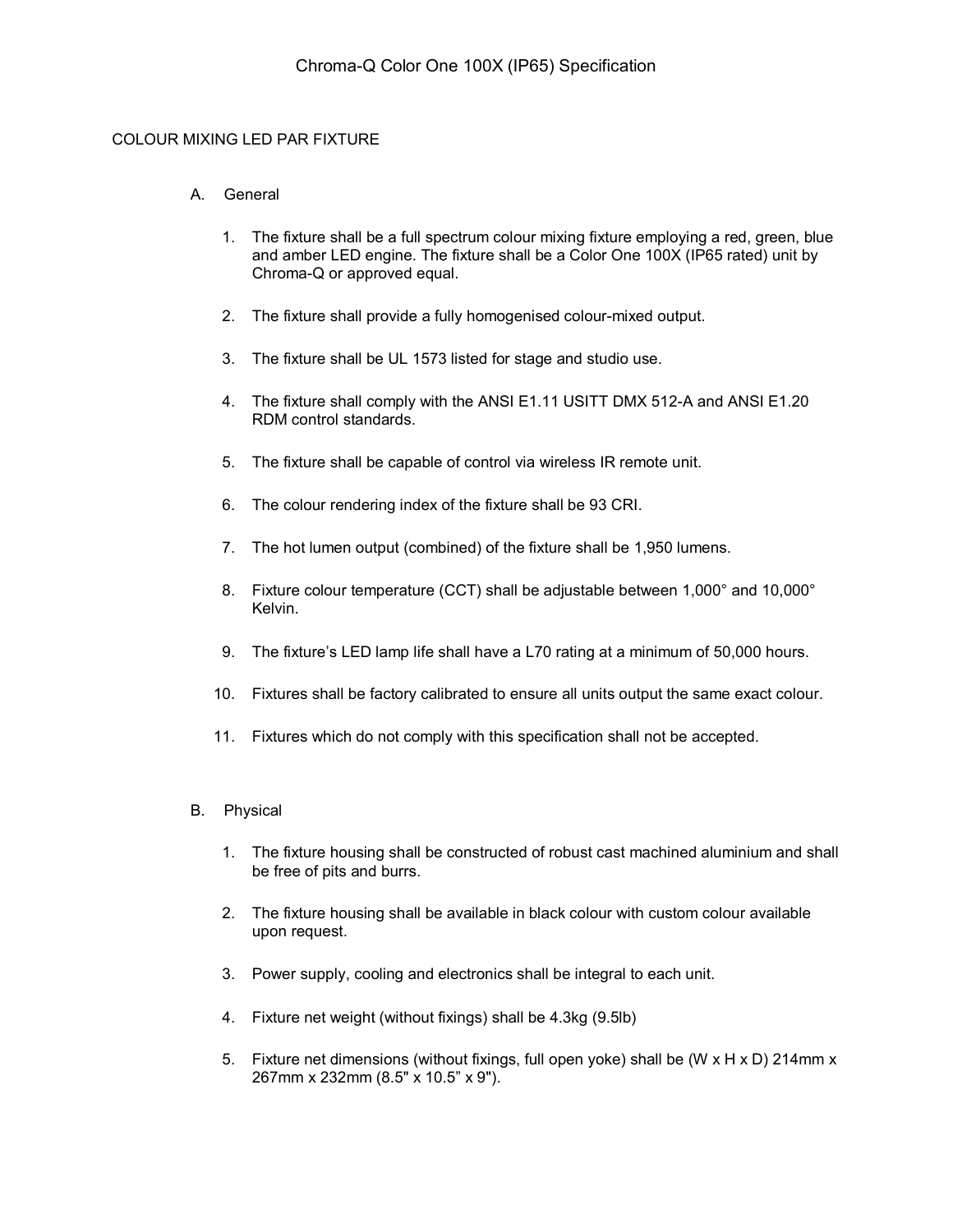# Chroma-Q Color One 100X (IP65) Specification

- 6. The fixture shall include a built-in 6.25" accessory holder.
- 7. The fixture shall include a built-in split yoke for mounting purposes.
- C. Agency Compliance and Environmental
	- 1. The fixture shall be UL Listed and shall be so labeled.
	- 2. The fixture Approvals shall include the following: CISPR 15/EN55015 & EN61547, FCC Part 15 Subpart B:2012 003:2012, CSA C22.2, UL 1573, IEC 60598
	- 3. The IP rating of the fixture shall be IP65 (as per IEC60529 ingress protection rating code).
- D. Thermal
	- 1. The fixture shall be cooled via natural convention without the aid of fans.
	- 2. The fixture shall operate in an ambient temperature range of -20 $\degree$ C (04 $\degree$ F) minimum, to 40° C (104°F) maximum ambient temperature.
	- 3. The fixture shall provide automatic protection to reduce the output when the internal temperature reaches the maximum limit due to extreme ambient temperature conditions.

### E. Electrical

- 1. The fixture shall be equipped with an internal power supply.
- 2. The power input rating of the fixture shall be 100V to 240V 50/60 Hz 125VA.
- 3. The fixture's power supply shall have a power factor of 0.5.
- 4. The fixture's maximum power consumption shall not exceed 63W.
- 5. The fixture's stand-by power consumption shall be 5.5W.
- 6. Fixture In/Out power shall be via trailing leads.
- 7. The fixture requires power from a constant non-dim power source.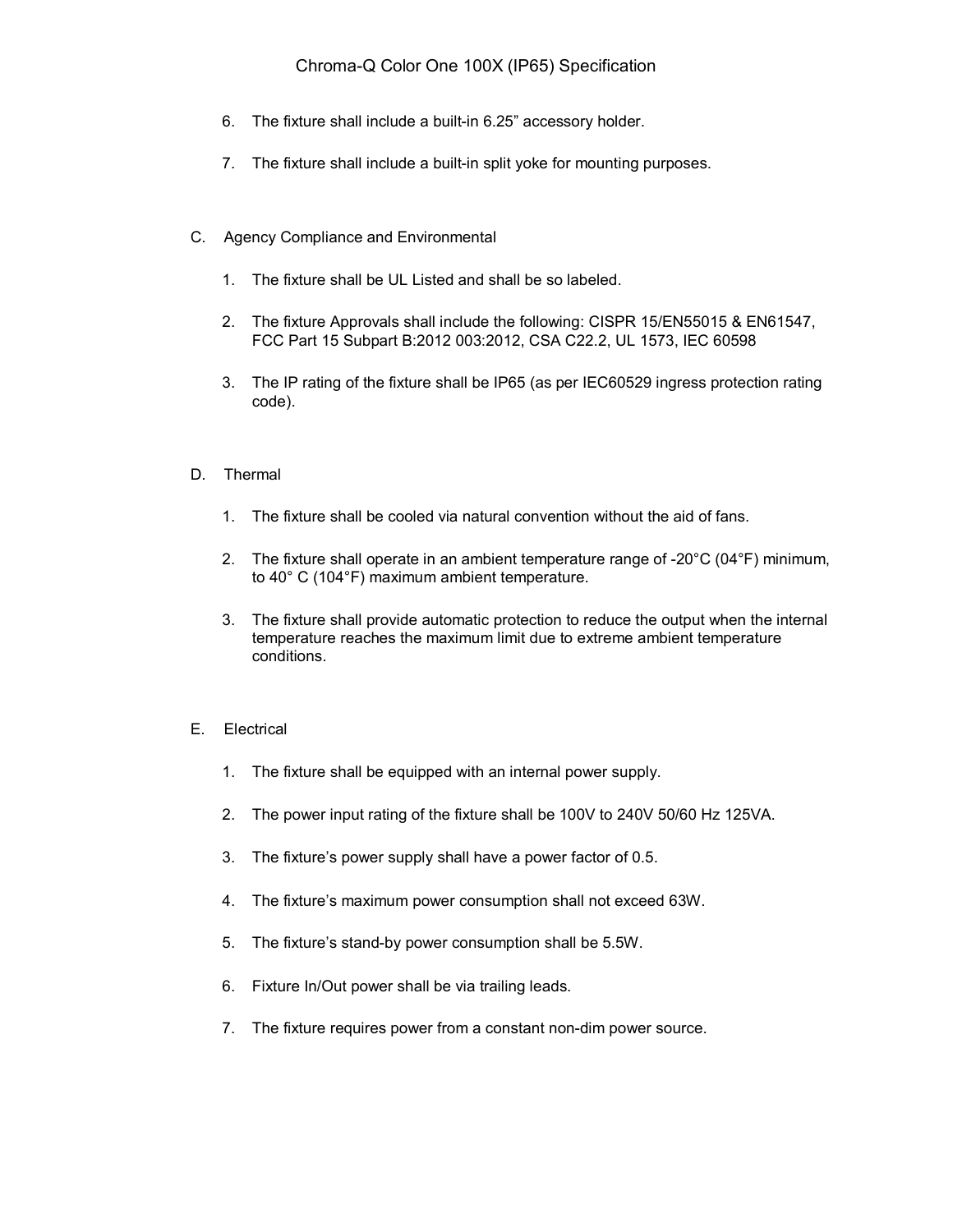- F. Optical
	- 1. The fixture shall incorporate fully homogenized colour mixing optics to eliminate the projection of multiple unsightly colour separation shadows from the different colour sources in the fixture.
	- 2. The fixture beam angle shall be 19°.
- G. Light Emitting Diodes
	- 1. The fixture shall be equipped with one LED Engine.
	- 2. The fixture LED Engine shall utilize a combination of red, green, blue and amber LEDs.
	- 3. All LEDs used in the fixture shall be of high brightness and proven quality from reputable LED manufacturers.
	- 4. LED systems manufacturers shall utilize an advanced production LED binning process to maintain LED color consistency.
	- 5. LEDs shall be rated for a 50,000-hour LED life to 70% intensity (L70).
- H. Dimming
	- 1. The LED system shall be digitally driven using high-speed pulse width modulation (PWM).
	- 2. The fixture shall offer 4 LED scan rate (PWM) frequency modes for compatibility with video broadcast equipment in order to avoid a flickering effect
	- 3. The dimming curve shall be of theatrical grade for smooth dimming over longer timed fades and at low intensities.
- I. Control and User Interface
	- 1. The fixture shall be equipped with two Stainless Steel XLR 5-pin connectors (In and Out) on 914mm (36") tails for data control via DMX512-A protocol.
	- 2. The fixture shall be ANSI E1.20-2010 RDM (Remote Device Management) control standard capable.
	- 3. The fixture shall be capable of standalone operation: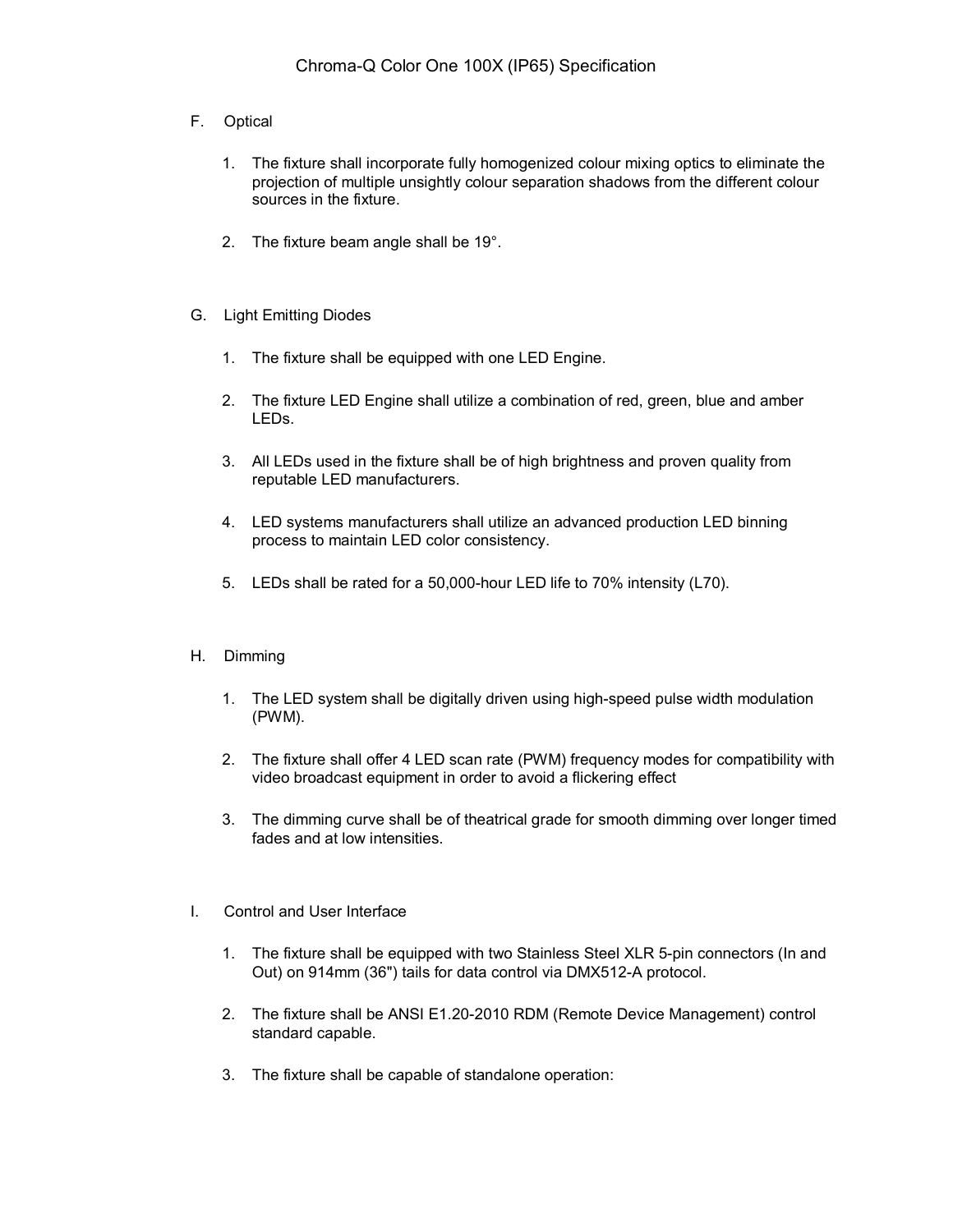- a. The fixture shall be assignable as either a master or slave standalone unit.
- b. Slave designated fixtures can be linked together via DMX cables and controlled from designated master fixture.
- 4. The fixture shall be capable of control in standalone operation via a wireless IR remote control unit. IR remote control options shall include:
	- a. Fixture power on and power off.
	- b. Fade in and out.
	- c. 15 colour selection plus white.
	- d. Four effects selection: full color scroll (flash), warm color scroll (strobe), fade in/fade out, and cold color scroll (smooth).
- 5. The fixture shall be equipped with a two-line backlit LCD display for viewing menu control and configuration functions.
- 6. The fixture shall be equipped with four push buttons located beneath the LCD display for accessing menu control and configuration functions.
- 7. The fixture shall offer the following DMX control modes and standalone modes to include:
	- a. RGBA 4 channel DMX mode providing 4 channels for red, green, blue, amber control.
	- b. RGBAI– 5 channel DMX mode providing 1 channel for intensity and 4 channels for red, green, blue, amber control.
	- c. HSI 3 channel DMX mode providing 3 channels for hue, saturation, intensity control.
	- d. RGB 3 channel DMX mode providing 3 channels for red, green, blue, control. Amber automatically added when mixing colours that require it.
	- e. MLED RGB 3 channel DMX mode providing 3 channels for red, green, blue, control.
	- f. Master mode to assign unit as master in standalone operation.
	- g. Slave mode to assign unit as slave in standalone operation.
- 8. The fixture shall offer configuration and control options including but not limited to:
	- a. Look Store mode:
		- 1) Selection of five factory-programmed default looks in standalone operation (Look 1 - 5):
			- a) Look 1 Blue
			- b) Look 2 Cyan
			- c) Look 3 Magenta